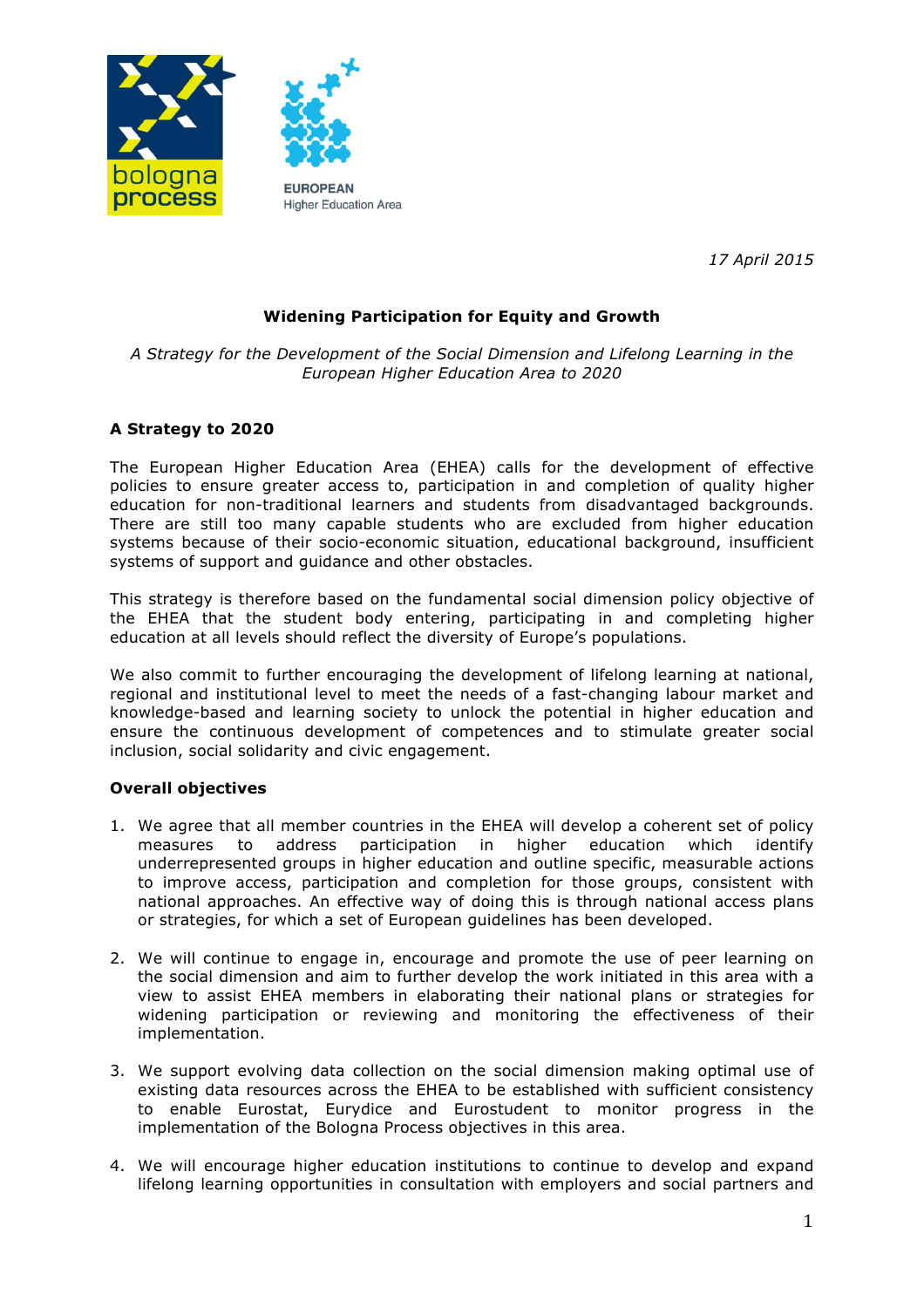we will work towards the development of flexible and transparent progression routes into higher education and the introduction of clear mechanisms for the recognition of prior learning based on a learning-outcomes approach for qualifications and the implementation of qualifications frameworks.

- 5. We will improve opportunities for flexible learning by encouraging diversification of the way in which learning content is delivered, for instance by adopting studentcentred approaches to teaching and learning, by expanding part-time provision, by developing credit-based traineeships, by modularising programmes and distance learning through the use of ICT and by developing quality-assured open educational resources.
- 6. We recognise the importance of teaching and learning for successful completion and we are committed to ensuring that curriculum, pedagogical methodology, continuous professional development and academic freedom support the work of teachers in best meeting the individual needs of students.
- 7. We will further facilitate graduates' employability by developing entrepreneurship, apprenticeship, counselling students and graduates about traineeships and jobseeking (CV writing, skills analysis, job interviews in particular).
- 8. In order to effectively monitor the implementation of this strategy for the development of the social dimension and lifelong learning and the specific measures it contains, we request the BFUG to report on progress at the next Ministerial Conference in 2018.

## **National policies**

In pursuing our commitment to widen overall access to, participation in and completion of quality higher education, each member country in the EHEA agrees to set objectives, follow up with specific actions and collect relevant data. Policies on the social dimension are a national responsibility. They will contain at least the following:

- A commitment to working with higher education institutions and other relevant stakeholders to identify underrepresented groups and the barriers to access, participation and completion (barriers due, for example, to socio-economic status, age, gender, ethnicity, disability or other reasons, depending on the different situations in individual member countries).
- When the barriers and groups have been defined, we will also work with education and student service providers at all levels and other relevant stakeholders to develop strategies to overcome these barriers and set objectives for underrepresented groups and the elimination of barriers. These objectives will be supported by outlined actions for both the national and institutional level.
- Arrangements for the systematic collection of relevant comparable data, making optimal use of existing resources, to enhance the evidence base for policy development and enable the effective monitoring of the common objectives on access, participation and completion among under-represented and disadvantaged groups in higher education.

Member countries that have adopted a coherent set of measures that address the key points of a social dimension and life-long learning strategy, albeit through a different approach such as in a wider strategy for higher education, can be considered to follow the European strategy if they meet relevant criteria. If a member country has adopted measures that address barriers for underrepresented groups, is monitoring the effectiveness of its policies on access, participation and completion and has addressed the need for data collection, then this can be considered equivalent to a national plan or strategy.